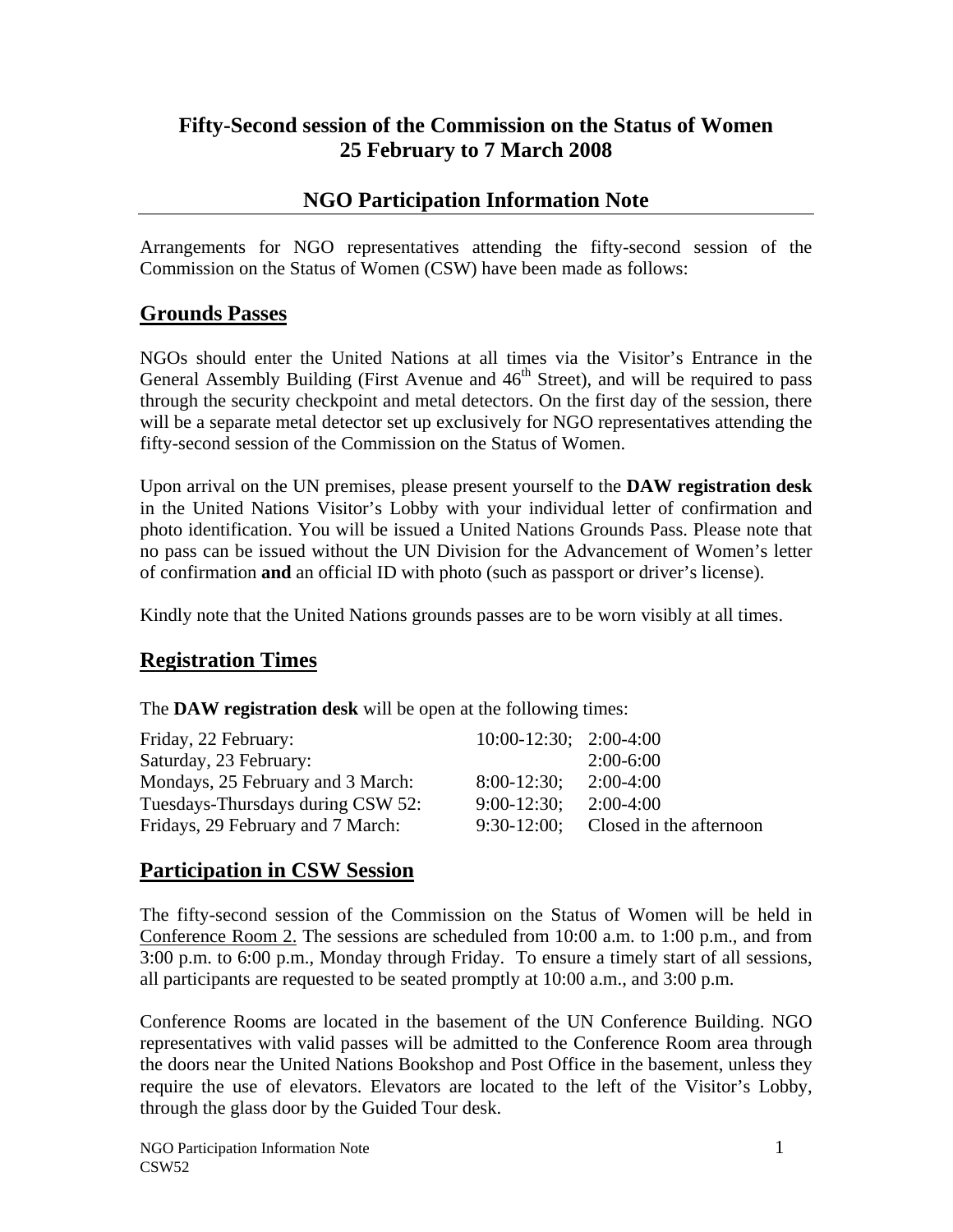NGO representatives may attend all open meetings of the Commission. They may also attend informal consultations subject to the agreement of the chairperson of the informal consultations.

# **Oral statements**

A number of NGO representatives will be able to speak during the general debate and interactive panel discussions. The chairperson of a meeting will call on NGO speakers, subject to time availability.

In an effort to bring broad-based views of the NGO community to the inter-governmental process, preference will be given to NGO participants speaking on behalf of a group of organizations or a caucus. Whenever possible, NGO representatives are, therefore, encouraged to prepare joint statements.

NGO representatives requesting to make an oral statement are kindly reminded to focus their intervention on the theme being discussed at specific meetings. There will be interactive panels on the priority theme, the review theme and the emerging issue theme. Inputs should be focused on the particular theme being considered at the time of the intervention. Interventions during the interactive panel discussions should not be in the form of a prepared statement. Speakers should contribute to the ongoing discussion and/or ask questions to the experts on the panel. In all interventions, NGOs are requested to adhere strictly to the time limits.

# **a) Requests to speak during the CSW General Discussion**

Representatives of NGOs in consultative status with the Economic and Social Council who wish to make an oral statement during the Commission on the Status of Women should submit a request to [CSW52@un.org.](mailto:CSW52@un.org) Such requests should be submitted no later than **FEBRUARY 23, 2008.**

Requests should clearly indicate:

- the topic(s) covered by the statement (in summary form)
- the preferred session (general discussion or interactive panels; see below)
- $\bullet$  the organization(s)
- the name of the speaker
- an email address at which the speaker may be contacted
- a local (New York) phone number at which the speaker may be contacted.

In addition, NGOs need to bring 22 copies of their oral statement to the DAW registration desk (in the Visitors' Lobby) or the DAW information desk (in the neck area) at least and no later than 24\_hours before the session at which the NGO is invited to speak. Failure to adhere to this deadline will result in the NGO being removed from the Speakers' List.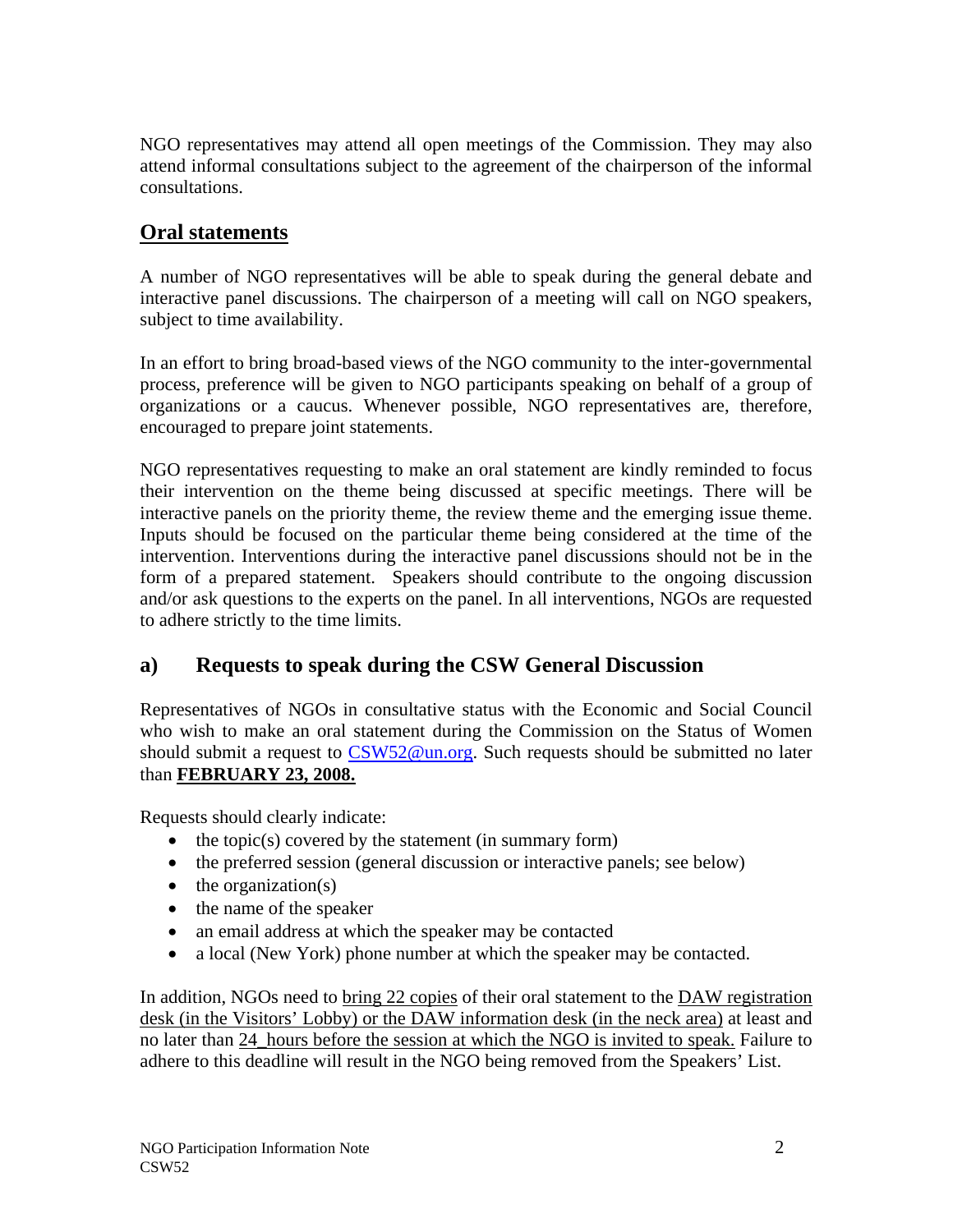Oral statements are not to exceed three minutes (i.e., about two pages double-spaced using font 12).

Only a limited number of NGO representatives can be given the floor due to time constraints. In an effort to enable the diverse views of the NGO community to enrich the intergovernmental process, preference will be given to joint statements prepared on behalf of several organizations or caucuses.

DAW will notify the requestor by email when the Speakers' List has been compiled. Please check your email frequently. In addition, updated versions of the Speakers' List are posted in Conference Room B as they become available.

Representatives of NGOs who are on the Speakers' List will be seated in a speciallydesignated area of the conference room and are expected to be present during the session in which they will be given the floor.

### **b) Requests to speak during the CSW interactive panels on the priority theme, the review theme and the emerging issue theme**

Representatives of NGOs are requested to submit a request to speak to [CSW52@un.org](mailto:CSW52@un.org) at least 24 hours before the sessions begin and provide a short summary on the intervention. Please also adhere strictly to the three-minute time limit during these interventions.

Representatives of NGOs are not required to submit copies of interventions they wish to make during the interactive panel discussions. These interventions should aim to contribute to the ongoing discussions and may take the form of questions to the experts on the panels.

### **NGO meetings and caucuses**

Conference Room B has been reserved for NGO representatives to hold caucuses and workshops.

A photocopier has been set up in Conference Room B for exclusive use by NGO representatives attending the fifty-second session of the Commission on the Status of Women. Kindly note that photocopy paper will not be provided; please bring US standard letter size paper  $(8\frac{1}{2}$  in. x 11 in.) for copying (any other size will jam the machine.) Please refrain from using the photocopier, computers and printers while the room is being used for caucuses and workshops.

The Church Centre Building, located on the corner of 44<sup>th</sup> Street and First Avenue, has been specifically reserved by the NGO Committee on the Status of Women for use by NGO representatives attending the fifty-second session of the Commission on the Status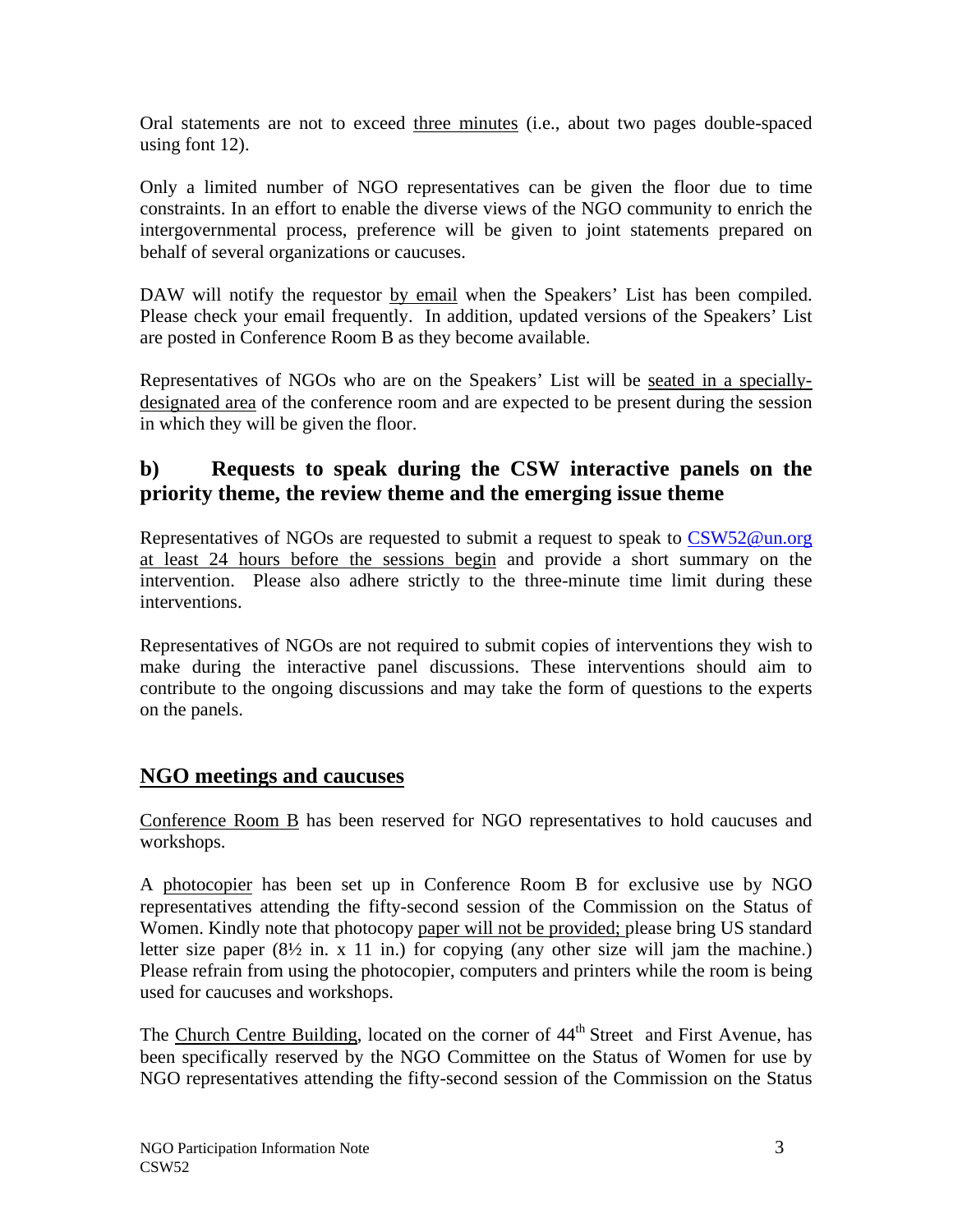of Women. Kindly contact the NGO Committee on Status of Women to use this space for meetings and caucuses.

### **Morning Briefings**

The NGO Committee on the Status of Women organizes daily morning briefings from 9:00-9:45 a.m., except on the first Monday, 25 February, to provide information to NGO participants on various issues of interest to the participants. The sessions close promptly at 9:45 a.m. and the attendees should leave the meeting room level immediately so that the official meetings could start on time.

### **Parallel Events**

NGO parallel events take place in the Church Center Building.

NGOs that are organizing events on United Nations premises together with UN entities or Member States are requested to strictly keep to the scheduled time so that the next event on the programme may start promptly.

A daily schedule of CSW events, including NGO parallel events, will be prepared and distributed by DAW. Any request for changes in the scheduled events should be directed to Ms. Tsu-Wei Chang [\(CSW52@un.org](mailto:CSW52@un.org)). Only scheduled changes received by 1:00 p.m. each day will be reflected in the next day's schedule.

# **Official documents**

A limited number of copies of official documents of the fifty-second session of the Commission on the Status of Women are reserved by Conferences Services for NGO representatives. These documents will be displayed in Conference Room B.

NGO representatives are strongly urged not to take more than one copy of each official document per organization.

NGO representatives are requested not to ask for official documents at the documentation booths in the Conference Room area: distribution of official documents from the conference room booths is reserved for government delegations, and NGO requests cannot be accommodated at this location.

### **Programme information**

The Journal of the United Nations is issued daily. It contains information on the daily programme of official meetings in the United Nations, including changes in schedules, meeting room assignments, and related announcements.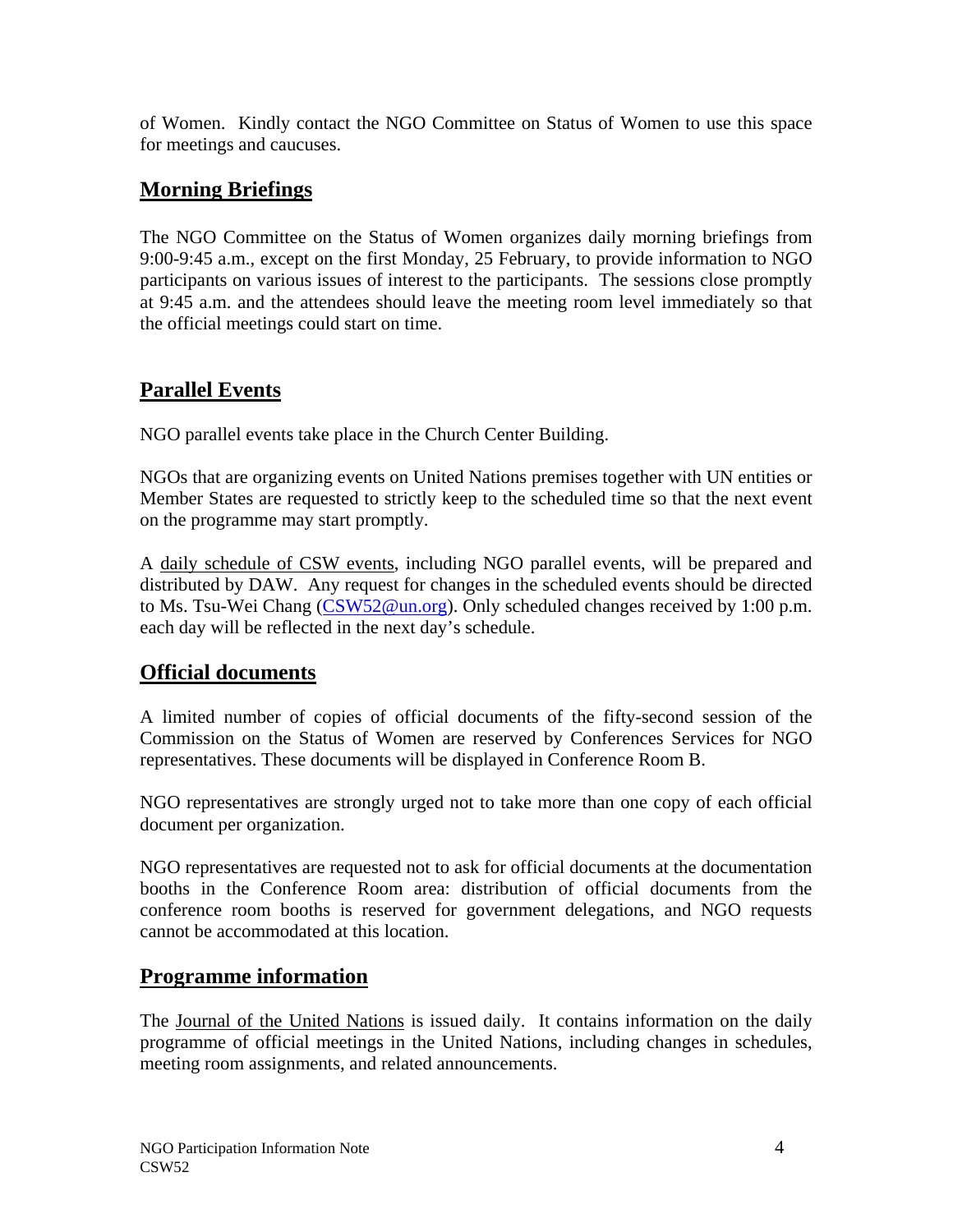DAW also distributes the daily schedule of CSW events at the **DAW registration desk** as well as the **DAW publication display /information desk** for CSW in the Conference Building Neck area (The Neck Area is the passage located in the basement of the UN Conference Building, between Vienna Café and the elevators, and next to Conference Room 2). Additional information can also be obtained at the daily morning briefings for NGOs.

### **Reminders**

- **Under no circumstances are demonstrations of any kind permitted on United Nations premises.**
- The United Nations is a non-smoking building.
- No food or beverages can be brought into or consumed in any of the conference rooms, including the Dag Hammarskjold Library Auditorium.
- No items can be sold on the premises of the United Nations.
- No luggage is permitted in the United Nations premises, such as carry-ons, backpacks, etc. Please make arrangements for storing your luggage prior to arrival at UN Headquarters.
- Under no circumstances should items be affixed to the plasma TVs, walls, doors or painted surfaces. In order to facilitate information sharing, there will be a notice board inside Conference Room B. This is the only place where NGO representatives may place notices.
- The United Nations will not be responsible for damage or the ft of articles.
- Full co-operation with the UN Security Service is expected.
- When in the cafeteria, please do not move tables and chairs into clusters so as to hold impromptu meetings; the cafeteria is strictly for eating purposes.

# **Finding your way around UN Headquarters and the surrounding area**

Please note that copies of a sketched map of the UN headquarters will be available at the **DAW registration desk**. Please see below the location of some of the most commonly used facilities:

- **UN Visitor's Entrance:** 1st Avenue & 46<sup>th</sup> Street
- **NGO Resource Center**: Located in the basement of the Dag Hammarskjold library, which is in the south side of the UN compound near the  $42<sup>nd</sup>$  Street entrance.